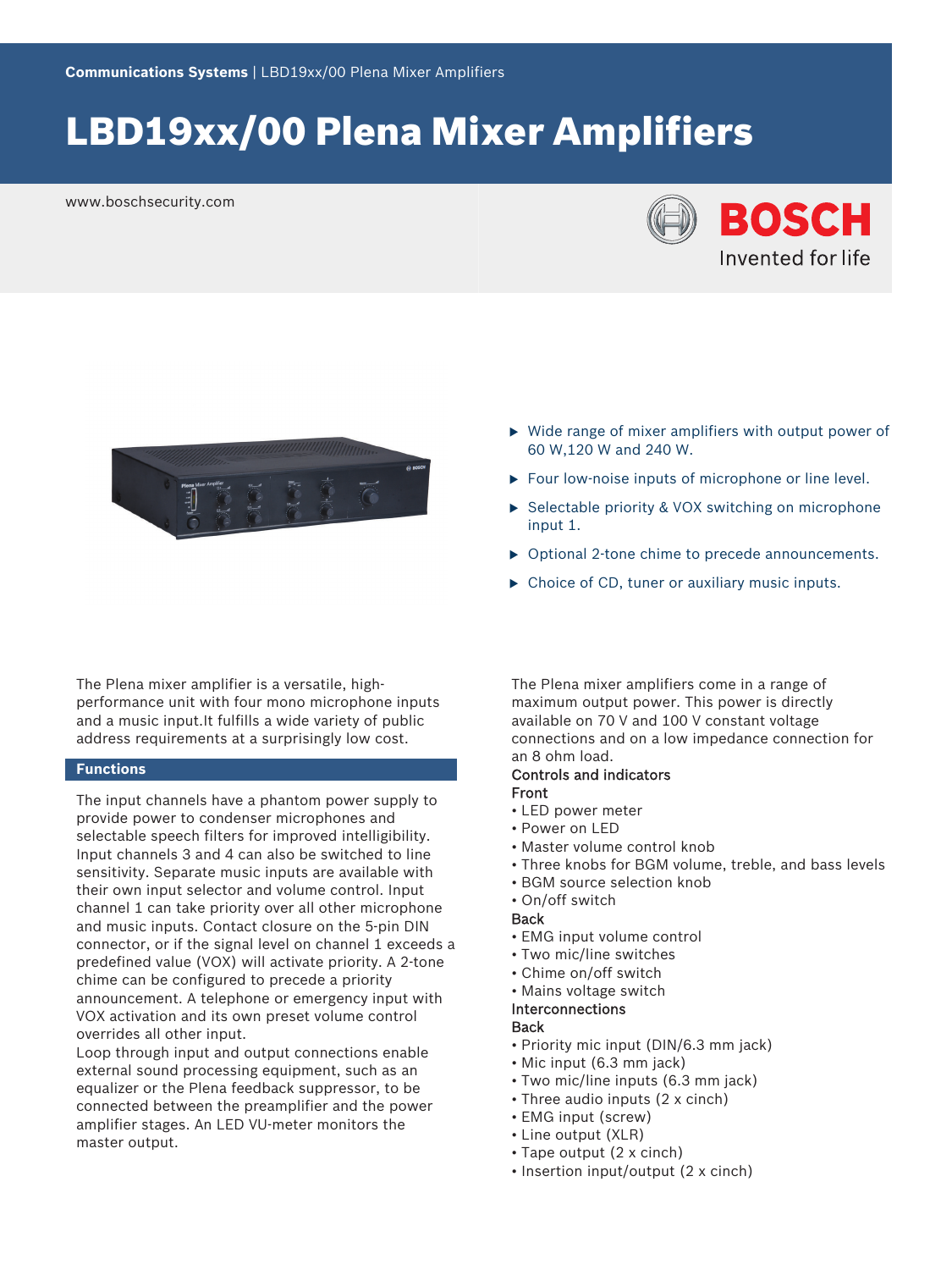- 24 VDC input
- Three loudspeaker outputs (screw)

# **Certifications and approvals**

Safety According to EN60065/98

# **Parts included**

## Quantity Components

| LBB19xx/00 Plena Mixer Amplifier<br>Power Supply Cord |
|-------------------------------------------------------|
| Set of mounting brackets                              |
| User Instructions                                     |

| <b>Technical specifications</b>   |                                              |
|-----------------------------------|----------------------------------------------|
| <b>Electrical</b>                 |                                              |
| <b>Mains Power Supply</b>         |                                              |
| <b>Operating Voltage</b>          | 230/115 VAC, ±10%, 50/60 Hz                  |
| Inrush current                    |                                              |
| LBD1906/00                        | 5A at 230 VAC                                |
| LBD1912/00                        | 8A at 230 VAC                                |
| LBD1916/00                        | 16A at 230 VAC                               |
| <b>Battery Power supply</b>       |                                              |
| Voltage                           | 24 VDC, ±10%                                 |
| Current                           |                                              |
| LBD1906/00                        | 3A at 24 VDC                                 |
| LBD1912/00                        | 6A at 24 VDC                                 |
| LBD1916/00                        | 12A at 24 VDC                                |
| Performance                       |                                              |
| Frequency response                | 50Hz to 18kHz(+1/-3dB)                       |
| Distortion                        | $< 1\%$                                      |
| <b>Bass control</b>               | ±8dB                                         |
| Treble control                    | ±8dB                                         |
| Mic input                         | x <sub>4</sub>                               |
| Input 1                           | 5-pin DIN, 6.3 mm phone jack,<br>balanced    |
| Impedance                         | 1kOhm Balanced                               |
| Sensitivity                       | $1.0m$ V                                     |
| S/N                               | 60dB                                         |
| Chime                             | 0/2(OFF/ON) selectable for DIN<br>input only |
| Sensitivity (of Inputs 2,3 and 4) | 200mV                                        |
| Phantom power supply              | 18V via 1.2kOhm                              |
|                                   |                                              |